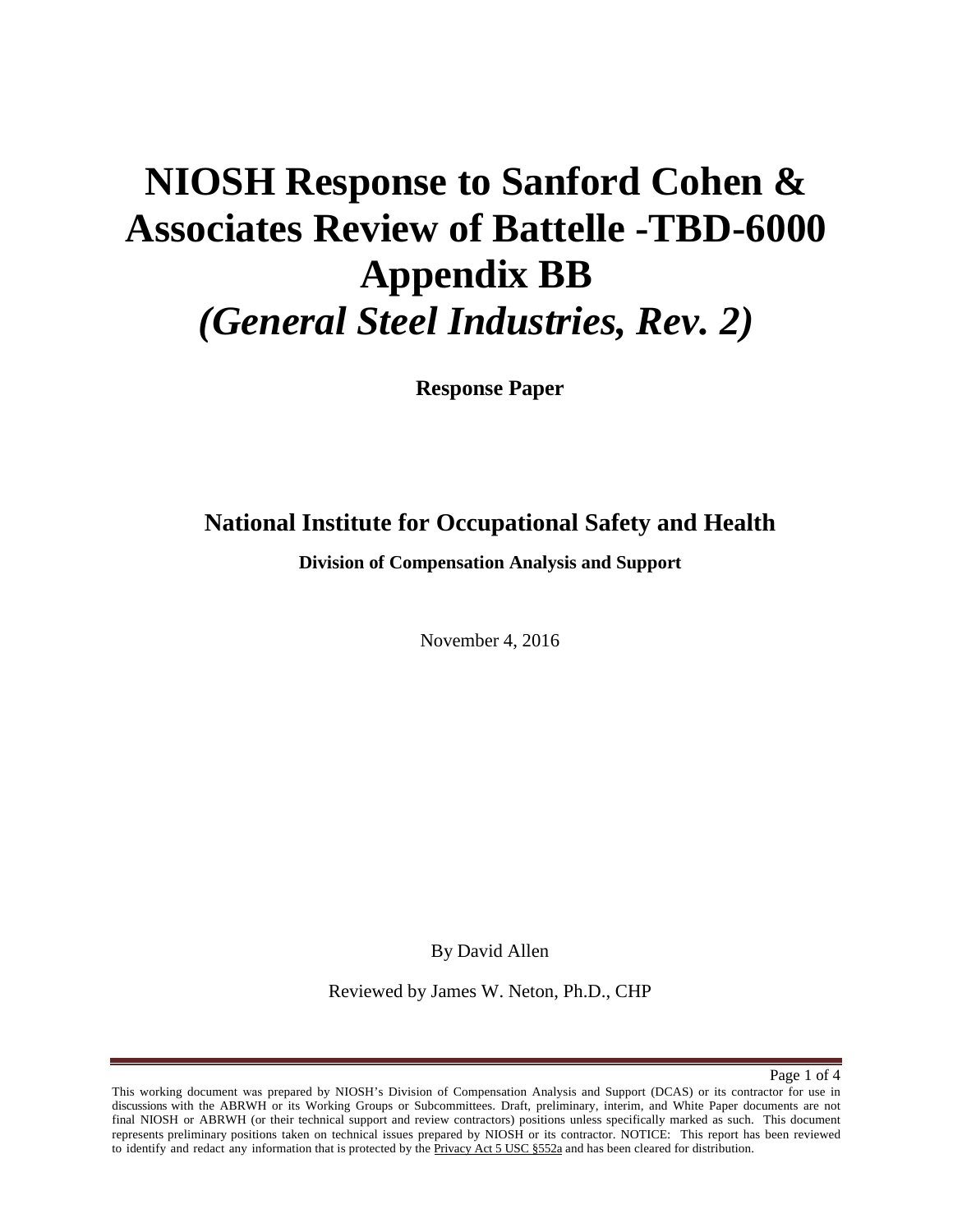### **Background**

The Advisory Board's work group on TBD-6000 held numerous meetings to discuss issues identified in Sanford and Cohen's review of Appendix BB to TBD-6000, the site profile for General Steel Industries (GSI). During these discussions, most issues associated with estimating doses at GSI were resolved. On June 6, 2014, NIOSH issued revision 1 of Appendix BB. SC&A reviewed this document and issued a memo on December 10, 2014, that contained 9 findings. On January 8, 2015, NIOSH issued two white papers providing responses to the 9 findings. On January 26, 2015, SC&A issued a new memo responding to the NIOSH white paper. This new memo added one additional finding.

The work group held additional meetings on February 5, 2015, and November 3, 2015, resulting in a resolution to each finding. As a result, revision 2 of Appendix BB was issued on May 26, 2016. On September 6, 2016, SC&A issued a memo discussing their review of revision 2 which concurred that all findings had been resolved with the exception of findings 1 and10. This paper provides the NIOSH response to these two findings.

## **Finding 1 – Neutron Dose Rates**

Appendix BB specifies that neutron doses are assumed to be from exposure in the 0.1-2 MeV energy interval. Based on the distribution of neutron energies in the modeled exposure scenarios, SC&A pointed out that this assumption underestimates the dose. While using the 0.1- 2 MeV neutron energy range is a favorable approximation when the dose comes from film badges calculated using a quality factor of 10, NIOSH agrees it is not necessarily a favorable assumption when doses are modeled.

Because the doses are small, we do not believe it is necessary to assign a dose for each of the four neutron energy intervals proposed by SC&A. DCAS will still assign all the neutron dose to one energy range, but the 2 to 20 MeV range will be used to provide a claimant favorable simplification. That requires the revision to one sentence in the paragraph that follows table 9 in Appendix BB. A revised version of Table 1 from SC&A's review is provided below which shows that the use of a default 2 to 20 MeV energy range is a claimant favorable simplification.

This working document was prepared by NIOSH's Division of Compensation Analysis and Support (DCAS) or its contractor for use in discussions with the ABRWH or its Working Groups or Subcommittees. Draft, preliminary, interim, and White Paper documents are not final NIOSH or ABRWH (or their technical support and review contractors) positions unless specifically marked as such. This document represents preliminary positions taken on technical issues prepared by NIOSH or its contractor. NOTICE: This report has been reviewed to identify and redact any information that is protected by the Privacy Act 5 USC §552a and has been cleared for distribution.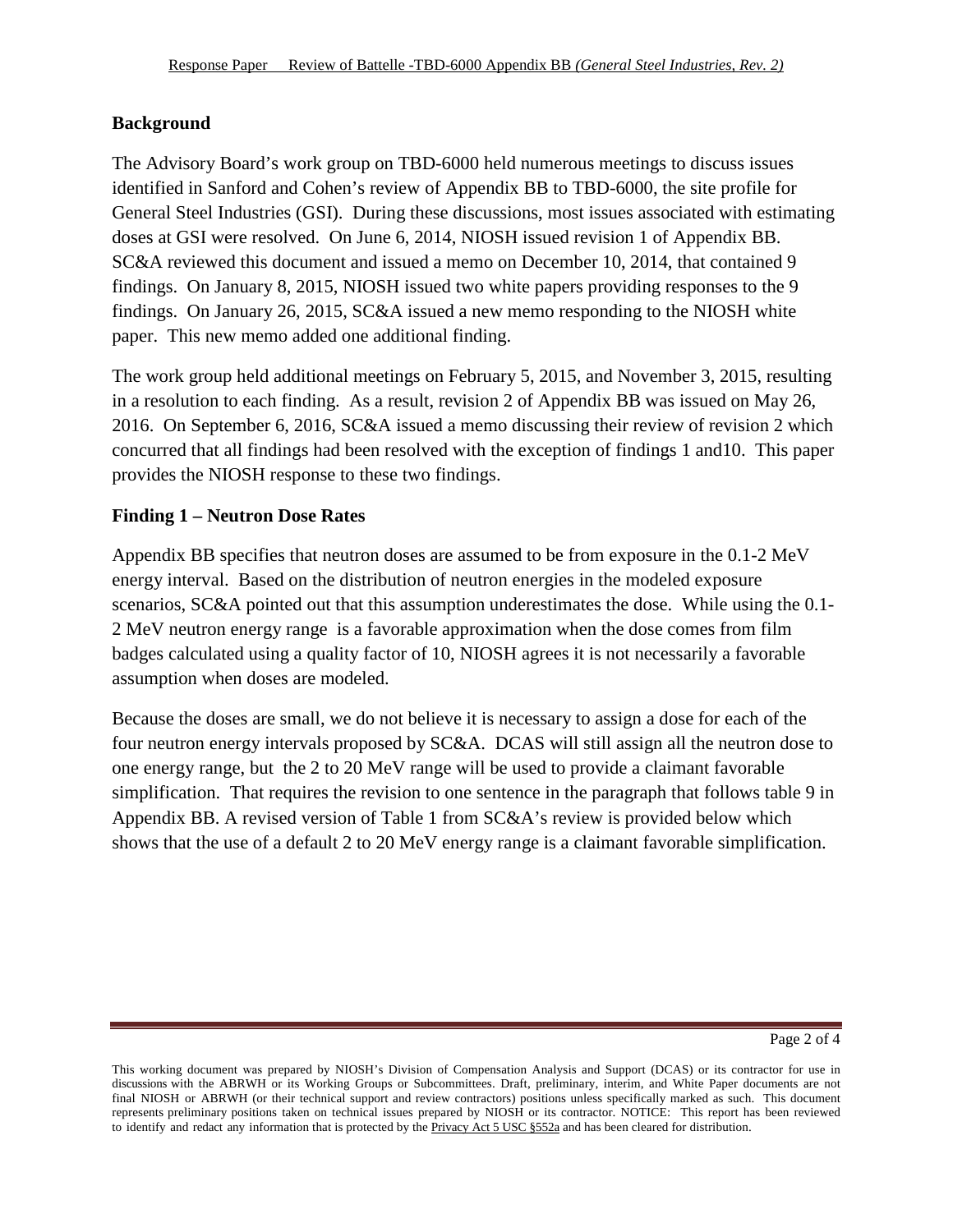| Energy             | Lung       | <b>Betatron Operator</b> |           |               |        |                   |         |                   | Layout man |  |
|--------------------|------------|--------------------------|-----------|---------------|--------|-------------------|---------|-------------------|------------|--|
| range              | <b>DCF</b> | Uranium                  | Uranium   | Uranium total |        | Steel radiography |         | Steel radiography |            |  |
|                    |            | radiography              | handling  |               |        |                   |         |                   |            |  |
|                    |            | $H*(10)$                 | $H^*(10)$ | $H^*(10)$     | Lung   | $H^*(10)$         | Lung    | $H^*(10)$         | Lung       |  |
| $0-10$ keV         | 1.523      | 0.574                    | 0.003     | 0.577         | 0.879  | 0.160             | 0.244   | 0.106             | 0.162      |  |
| $10 - 100$ keV     | 0.751      | 0.100                    | 0.047     | 0.147         | 0.111  | 0.058             | 0.044   | 0.084             | 0.063      |  |
| $0.1 - 2$ MeV      | 0.579      | 0.731                    | 0.795     | 1.526         | 0.884  | 0.588             | 0.340   | 1.413             | 0.818      |  |
| 2-20 MeV           | 1.004      | 0.063                    | 0.006     | 0.069         | 0.069  | 0.051             | 0.051   | 0.234             | 0.235      |  |
| Total              |            | 1.469                    | 0.851     | 2.319         | 1.942  | 0.857             | 0.679   | 1.837             | 1.278      |  |
| NIOSH <sup>a</sup> | 1.004      | 1.469                    | 0.851     | 2.319         | 2.328  | 0.857             | 0.860   | 1.837             | 1.844      |  |
| $\Delta^{\rm b}$   |            |                          |           |               | $-17%$ |                   | $-21\%$ |                   | $-31%$     |  |

 $a$  Lung dose calculated using lung DCF for  $2 - 20$  MeV neutrons

 $b \Delta = \text{Total} \div \text{NIOSH} - 1$ 

#### **Finding 10 – External Exposure of Betatron Operator**

In its review, SC&A indicated the site profile should specify that the maximum dose conversion factor (DCF) from the <30 keV photon range should be used to calculate the betatron operator photon dose.

Use of the maximum DCF as recommended by  $SC&A$  did not appear to have any basis at first. After careful review, however, it was realized that the appropriate DCF would be that of a 30 keV mono-energetic photon rather than from the zero to 30 keV range. This is because the mono-energetic DCF for breast was used to derive the 204.5 mrem/week dose rate. The 30 keV mono-energetic photon DCF corresponds with the maximum DCF of the zero to 30 keV range. Since the PA geometry DCF was used in the derivation, the PA geometry, air kerma, 30 kev photon DCFs will be specified in a revision to the appendix.

Using the 30 kev DCF then changes the limiting exposure scenario for the skin of the hands and forearms. Table 9 values for 1964 through 1966 will change to the Betatron Operator values instead of the layout man values.

#### **Changes to be made to Appendix BB**

The discussion of the photon DCF mentioned in finding 10 and the neutron DCF mentioned in finding 1 are both contained in the same paragraph following Table 9 of Appendix BB revision 2. The photon DCF is also mentioned on page 15 and in footnotes to Tables 8 and 9 of the Appendix. Therefore, the list of recommended changes to Appendix BB would be:

Page 3 of 4

This working document was prepared by NIOSH's Division of Compensation Analysis and Support (DCAS) or its contractor for use in discussions with the ABRWH or its Working Groups or Subcommittees. Draft, preliminary, interim, and White Paper documents are not final NIOSH or ABRWH (or their technical support and review contractors) positions unless specifically marked as such. This document represents preliminary positions taken on technical issues prepared by NIOSH or its contractor. NOTICE: This report has been reviewed to identify and redact any information that is protected by the Privacy Act 5 USC §552a and has been cleared for distribution.